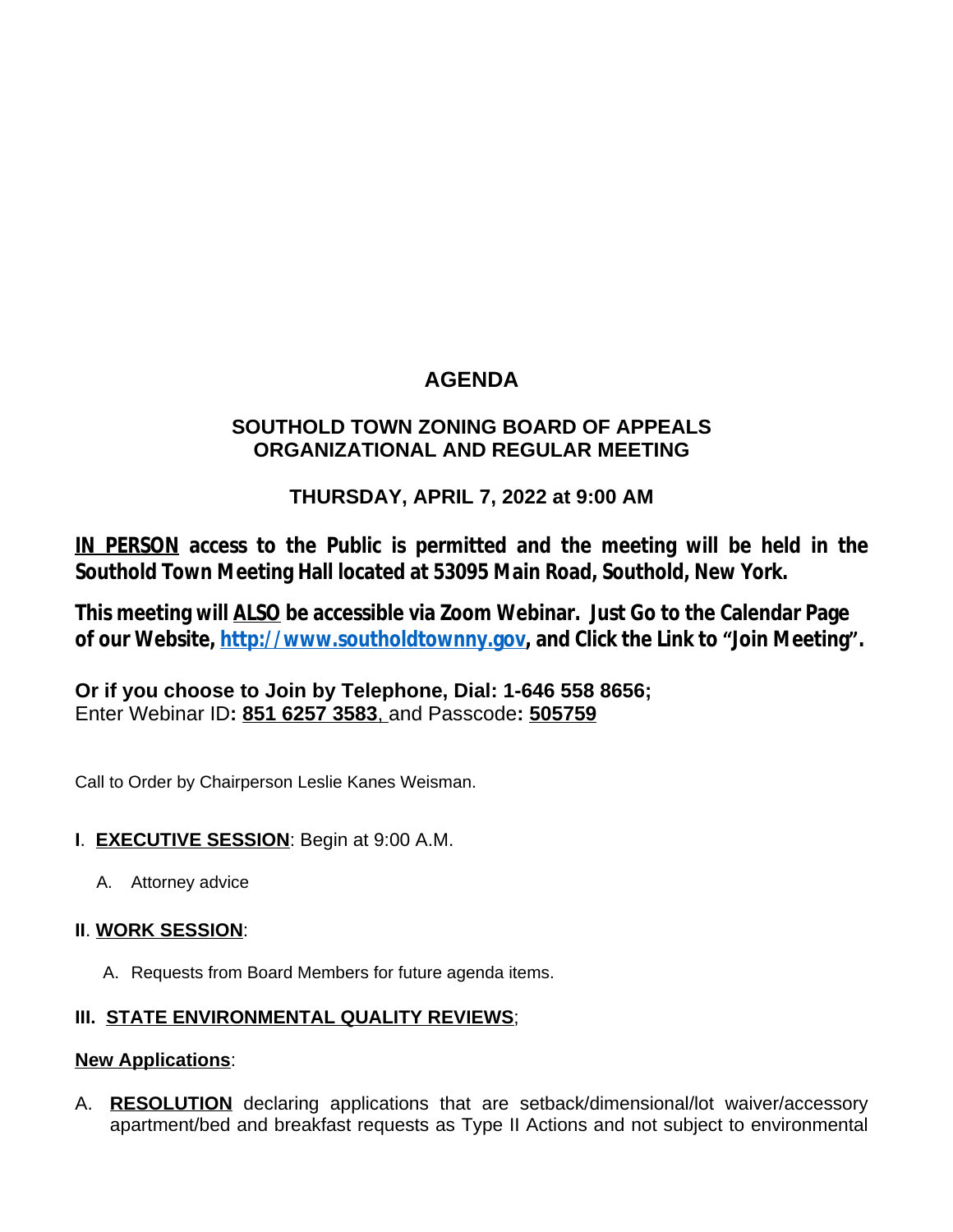April 7, 2022, Zoning Board of Appeals Regular Meeting Agenda Page 2

> review pursuant to State Environmental Quality Review (SEQR) 6 NYCRR, Part 617.5 (c) including the following:

Christopher Thirkield #7608 Bay Beach, LLC #7609 Michael Kasper #7610 Donna Belvedere #7611 Thomas Annicq #7612 Kim Ulmet #7613 Colleen Krupski #7614 Andres and Marissa Garcia #7615 John Carter and Catherine Samaan #7634 William C. Goggins and Donna M. Goggins #7649 Katherine Hubbard #7607SE Douglas McGahan #7653

#### **IV. DELIBERATIONS/POSSIBLE DECISIONS/RESOLUTIONS:**

**JAY P. MANDELBAUM AND LAUREN GORDON #7579 – (Tabled March 17, 2022) Request for Variances from Article IV, Section 280-18 and the Building Inspector's August 4, 2021 Notice of Disapproval based on an application for a permit to construct a single family dwelling and an accessory raised patio with a hot tub; where, 1) the proposed construction would result in a lot coverage of 31% where the code only permits a maximum lot coverage of 20%, and 2) the proposed raised patio and hot tub would be located partially in the side yard where the code requires accessory structures and buildings must be located in the rear yard; for property located at: 920 Kimberly Lane, Southold, NY. SCTM No. 1000-70-13-20.15. In addition, the property owner seeks to amend Declaration Covenants and Restrictions on the subject property which require the removal of the existing tennis court if a single family dwelling is not constructed within a specific timeframe.** 

**VINCENT BERTAULT #7580 – Request to reverse a Stop Work Order issued by the Building Inspector on August 24, 2021, pursuant to Chapter 144, Section 144-8, for construction beyond the scope of Building Department Permit #44198; located at: 95 Navy Street, Orient, NY. SCTM No. 1000-26-1-12.2.**

**V. PUBLIC HEARINGS**: - Begin at 10:00 A.M. - All testimony shall be limited to zoning issues properly before the Board. Each speaker is requested to speak for five minutes, and to submit testimony in writing when possible.

**10:00 A.M. – CHRISTOPHER THIRKIELD #7608 – Request for variances from Article III, Section 280-15; Article XXIII, Section 280-124, and the Building Inspector's September 2, 2021 Notice of Disapproval based on an application for a permit to legalize an accessory garage and roof over rear patio attached to an existing single family; at 1) located less than the code required minimum rear yard setback of 5 feet; 2) located less than the code required minimum side yard setback of 5 feet; 3) more than the code permitted maximum lot coverage of 20%; located at: 705 Captain Kidd Drive, Mattituck, NY. SCTM No. 1000-106-5-8.**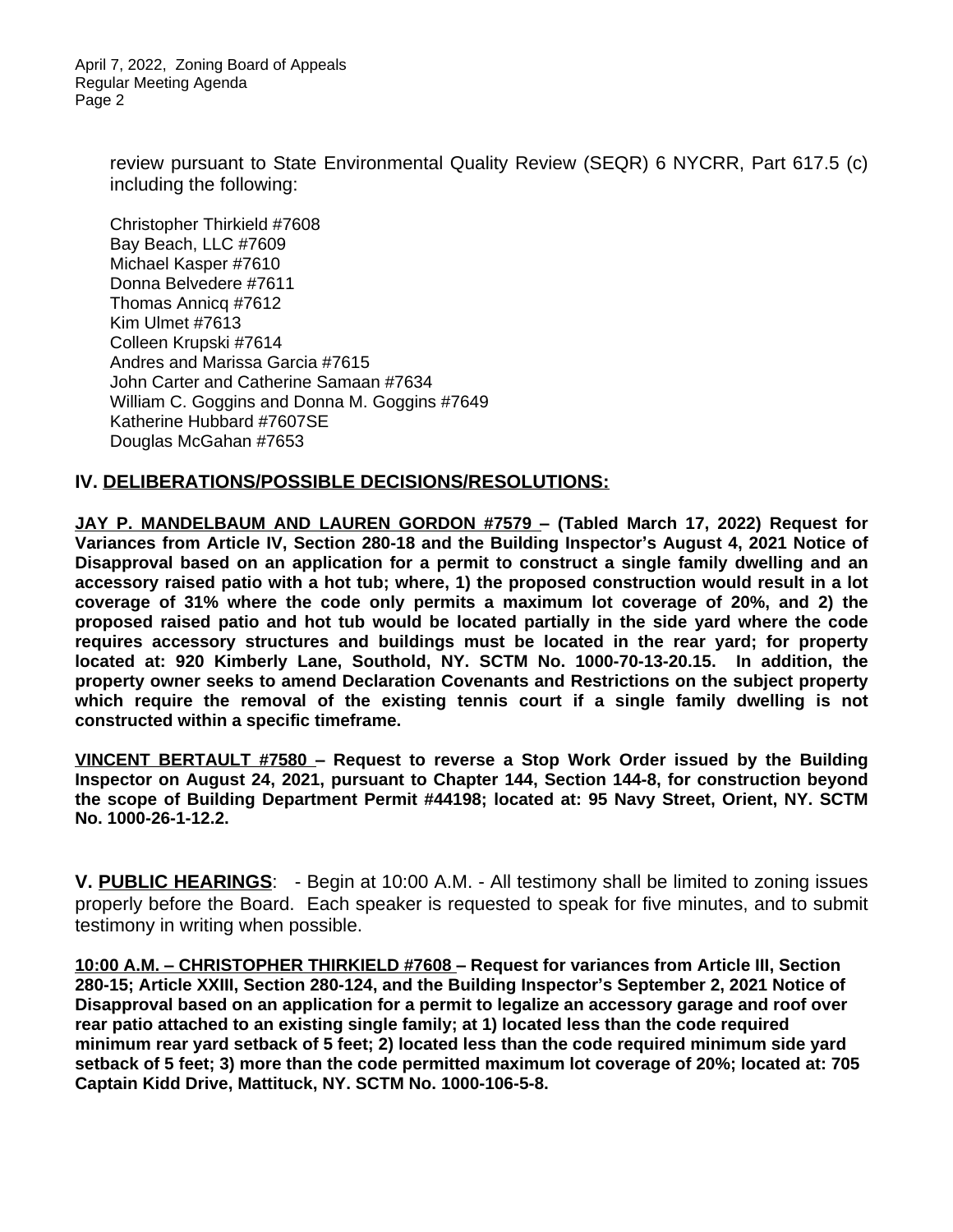**10:10 A.M. - BAY BEACH, LLC #7609 – Request for a variance from Article XXIII, Section 280-124; and the Building Inspector's October 27, 2021 Notice of Disapproval based on an application for a permit to construct an accessory in-ground swimming pool; at 1) more than the code permitted maximum lot coverage of 20%; located at: 1055 Bay Home Road, Southold, NY. SCTM No. 1000- 56-5-35.** 

**10:20 A.M. - MICHAEL KASPER #7610 – Request for a variance from Article III, Section 280-15; and the Building Inspector's October 22, 2021 Notice of Disapproval based on an application for a permit to construct an accessory in-ground swimming pool; at 1) located in other than the code permitted rear yard; located at: 735 Gin Lane, Southold, NY. SCTM No. 1000-88-4-7.** 

**10:30 A.M. - DONNA BELVEDERE #7611 – Request for a variance from Article XXIII, Section 280- 124; and the Building Inspector's November 17, 2021 Notice of Disapproval based on an application for a permit to construct an accessory in-ground swimming pool; at 1) more than the code permitted maximum lot coverage of 20%; located at: 605 Eastwood Drive, Cutchogue, NY. SCTM No. 1000-110-3-21.** 

**10:40 A.M. - THOMAS ANNICQ #7612– Request for a Variance from Article III, Section 280-15; and the Building Inspector's October 5, 2021 Notice of Disapproval based on an application for a permit to construct an accessory in-ground swimming pool, at; 1) located in other than the code permitted rear yard; located at 305 Halls Creek Drive, Mattituck, NY. SCTM No. 1000-116-7-2.**

**10:50 A.M. - KIM ULMET #7613– Request for Variances from Article XXIII, Section 280-124; and the Building Inspector's December 7, 2021 Notice of Disapproval based on an application for a permit to construct a covered front porch and screened porch additions to an existing single family dwelling, at; 1) located less than the code required minimum secondary front yard setback of 20 feet; 2) located less than the code required minimum rear yard setback of 35 feet; 3) more than the code permitted maximum lot coverage of 20%; located at 8385 Great Peconic Bay Blvd, Laurel, NY. SCTM No. 1000-126-9-25.**

**11:00 A.M. - COLLEEN KRUPSKI #7614– Request for a Variance from Article III, Section 280-15; and the Building Inspector's December 10, 2021 Notice of Disapproval based on an application for a permit to construct a single family dwelling, at; 1) resulting in an existing accessory barn located in other than the code permitted rear yard; 2760 Skunk Lane, Cutchogue, NY. SCTM No. 1000-97-8-31.6.**

**11:10 A.M. - ANDRES AND MARISSA GARCIA #7615– Request for a Variance from Article III, Section 280-15; and the Building Inspector's January 11, 2022 of Disapproval based on an application for a permit to construct an accessory in-ground swimming pool, at; 1) located less than the code required minimum rear yard setback of 10 feet; located at 380 Garden Court, Southold, NY. SCTM No. 1000-63-7-17.7.**

**1:00 P.M. – JOHN CARTER AND CATHERINE SAMAAN #7634 – Request for a variance from Article III, Section 280-15 and the Building Inspector's January 13, 2022 Notice of Disapproval based on an application for a permit to construct an accessory swimming pool; at 1) located in other than the code permitted rear yard; located at: 125 Broadwaters Road, Cutchogue, NY. SCTM No. 1000-104-12-8.2.** 

**1:10 P.M. – WILLIAM C. GOGGINS AND DONNA M. GOGGINS #7649– Request for a Variance from Article XXIII, Section 280-124; and the Building Inspector's December 3, 2021 Amended January**